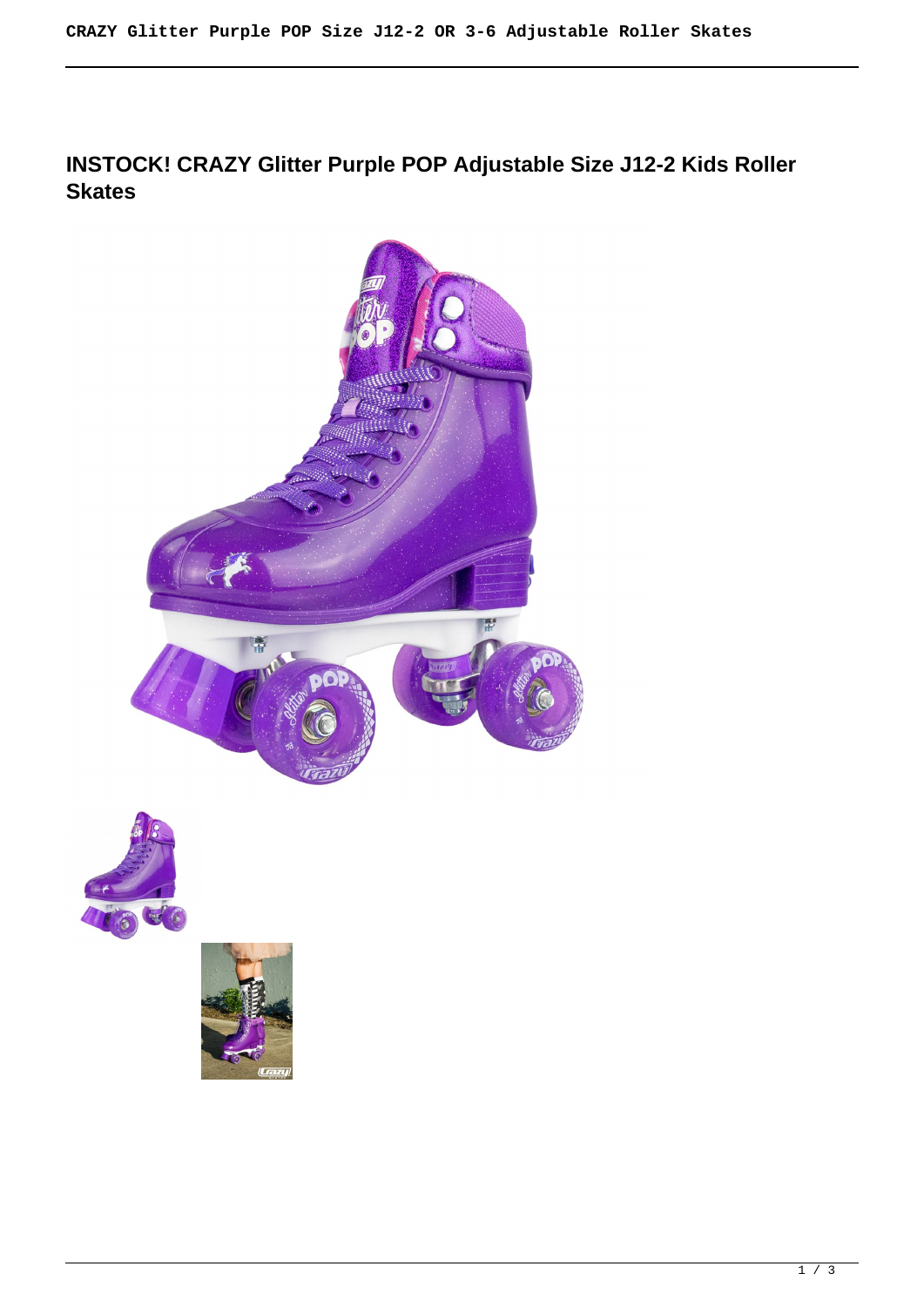

The Glitter Purple Pop by Crazy Skates is a size adjustable roller skate that quickly and easily adjusts to fit four different shoe sizes from US J12-2 OR 3-6 !

Rating: Not Rated Yet **Price**  Base price with tax \$139.00

Price with discount \$119.00

Salesprice with discount

Sales price \$119.00

Sales price without tax \$119.00

Save: \$-20.00

Tax amount

*In Stock*<br>Ships In: 24 Hours

[Ask a question about this product](https://rollerskatin.ca/index.php?option=com_virtuemart&view=productdetails&task=askquestion&virtuemart_product_id=979&virtuemart_category_id=28&tmpl=component)

Description